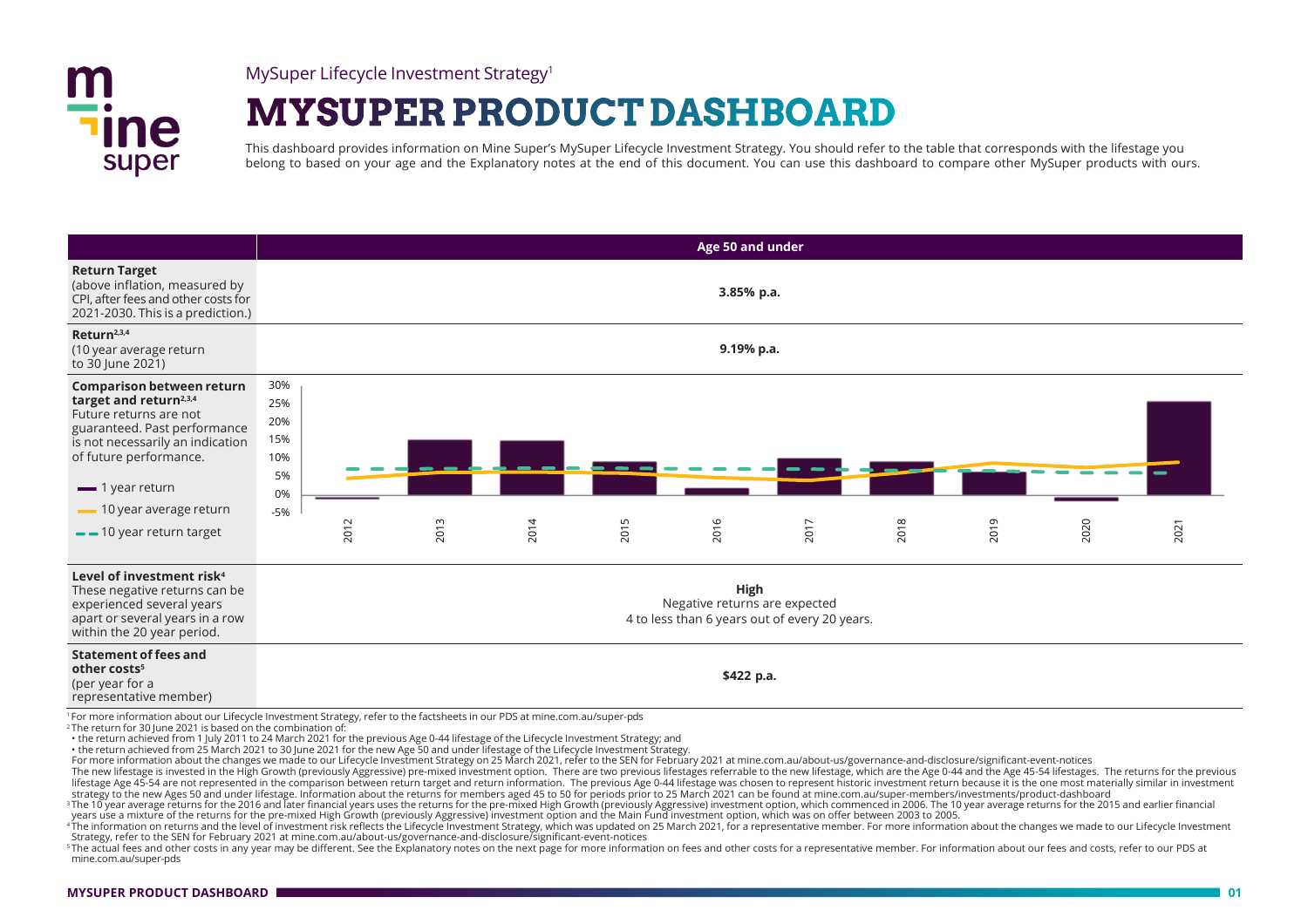|                                                                                                                                                                      | <b>Age 51</b>                                                                          | <b>Age 52</b>                                                                                                     | Age 53                                                                                                    | Age 54                                                                                                                                                       |  |
|----------------------------------------------------------------------------------------------------------------------------------------------------------------------|----------------------------------------------------------------------------------------|-------------------------------------------------------------------------------------------------------------------|-----------------------------------------------------------------------------------------------------------|--------------------------------------------------------------------------------------------------------------------------------------------------------------|--|
| <b>Return Target</b><br>(above inflation, measured by<br>CPI, after fees and other costs for<br>2021-2030. This is a prediction.)                                    | 3.75% p.a.                                                                             | 3.66% p.a.                                                                                                        | 3.55% p.a.                                                                                                | 3.45% p.a.                                                                                                                                                   |  |
| Return <sup>1,2</sup><br>(10 year average return<br>to 30 June 2021)                                                                                                 | 8.14% p.a.                                                                             | 8.12% p.a.                                                                                                        | 8.09% p.a.                                                                                                | 8.07% p.a.                                                                                                                                                   |  |
| <b>Comparison between return</b>                                                                                                                                     | 25%                                                                                    | 25%                                                                                                               | 25%                                                                                                       | 25%                                                                                                                                                          |  |
| target and return <sup>1,2</sup><br>Future returns are not                                                                                                           | 20%                                                                                    | 20%                                                                                                               | 20%                                                                                                       | 20%                                                                                                                                                          |  |
| guaranteed. Past performance                                                                                                                                         | 15%                                                                                    | 15%                                                                                                               | 15%                                                                                                       | 15%                                                                                                                                                          |  |
| is not necessarily an indication<br>of future performance.                                                                                                           | 10%                                                                                    | 10%                                                                                                               | 10%                                                                                                       | 10%                                                                                                                                                          |  |
|                                                                                                                                                                      | 5%                                                                                     | 5%                                                                                                                | 5%                                                                                                        | 5%                                                                                                                                                           |  |
| $\equiv$ 1 year return                                                                                                                                               | 0%                                                                                     | 0%                                                                                                                | 0%                                                                                                        | 0%                                                                                                                                                           |  |
| 10 year average return                                                                                                                                               | $-5%$<br>N<br>m<br>LO.                                                                 | $-5%$                                                                                                             | $-5%$                                                                                                     | $-5%$                                                                                                                                                        |  |
| -10 year return target                                                                                                                                               | 2017<br>2017<br>2018<br>2020<br>2021<br>201<br><b>ZO1</b><br>201<br>201                | <b>NW456</b><br>88<br>5<br><u> គ</u> ្គី គ្គី គ្គី<br>$\circ$<br>$\overleftarrow{C}$<br>$\circ$<br>$\overline{N}$ | и w 4 m<br>G<br>$\infty$<br>$\overline{ }$<br>െ<br>02 T<br>ន្តន្តន្តន<br>5<br>201<br>5<br>$\sim$<br>N N N | 2 w 4 w<br>$\circ$<br>202<br>202<br>$\overline{\sigma}$<br>$\circ$<br>$\circ$<br>$\circ$<br>$\circ$<br>Ò<br>$\circ$<br>$\circ$<br>$\sim$<br>$\sim$<br>$\sim$ |  |
| Level of investment risk <sup>3</sup><br>These negative returns can be<br>experienced several years<br>apart or several years in a row<br>within the 20 year period. | High<br>Negative returns are expected 4 to less<br>than 6 years out of every 20 years. | High<br>Negative returns are expected 4 to less<br>than 6 years out of every 20 years.                            | High<br>Negative returns are expected 4 to less<br>than 6 years out of every 20 years.                    | High<br>Negative returns are expected 4 to less<br>than 6 years out of every 20 years.                                                                       |  |
| <b>Statement of fees and</b><br>other costs <sup>4</sup><br>(per year for a<br>representative member)                                                                | \$425 p.a.                                                                             | \$428 p.a.                                                                                                        | \$431 p.a.                                                                                                | \$434 p.a.                                                                                                                                                   |  |
| <sup>1</sup> The return for 30 lune 2021 is based on the combination of                                                                                              |                                                                                        |                                                                                                                   |                                                                                                           |                                                                                                                                                              |  |

The return for 30 June 2021 is based on the combination of:<br>• the return achieved from 1 July 2011 to 24 March 2021 for the previous Age 45-54 lifestage of the Lifecycle Investment Strategy (which was invested 100% in the

°The 10 year average return as at 30 June 2021 is based on the combination of:<br>•the returns achieved from 1 July 2003 to 24 March 2021 for the previous Ages 45-54 lifestage of the Lifecycle Investment Strategy (which was

• the returns from 24 March 2021 to 30 June 2021 for the new Age 51, Age 52, Age 53, and Age 54 lifestages of the Lifecycle Investment Strategy. <sup>3</sup>The information on returns and the level of investment risk reflects the Lifecycle Investment Strategy, which was updated on 25 March 2021, for a representative member. For more information about the changes we made to

4 The actual fees and other costs in any year may be different. See the Explanatory notes on the next page for more information on fees and other costs for a representative member. For information about our fees and costs, at mine.com.au/super-pds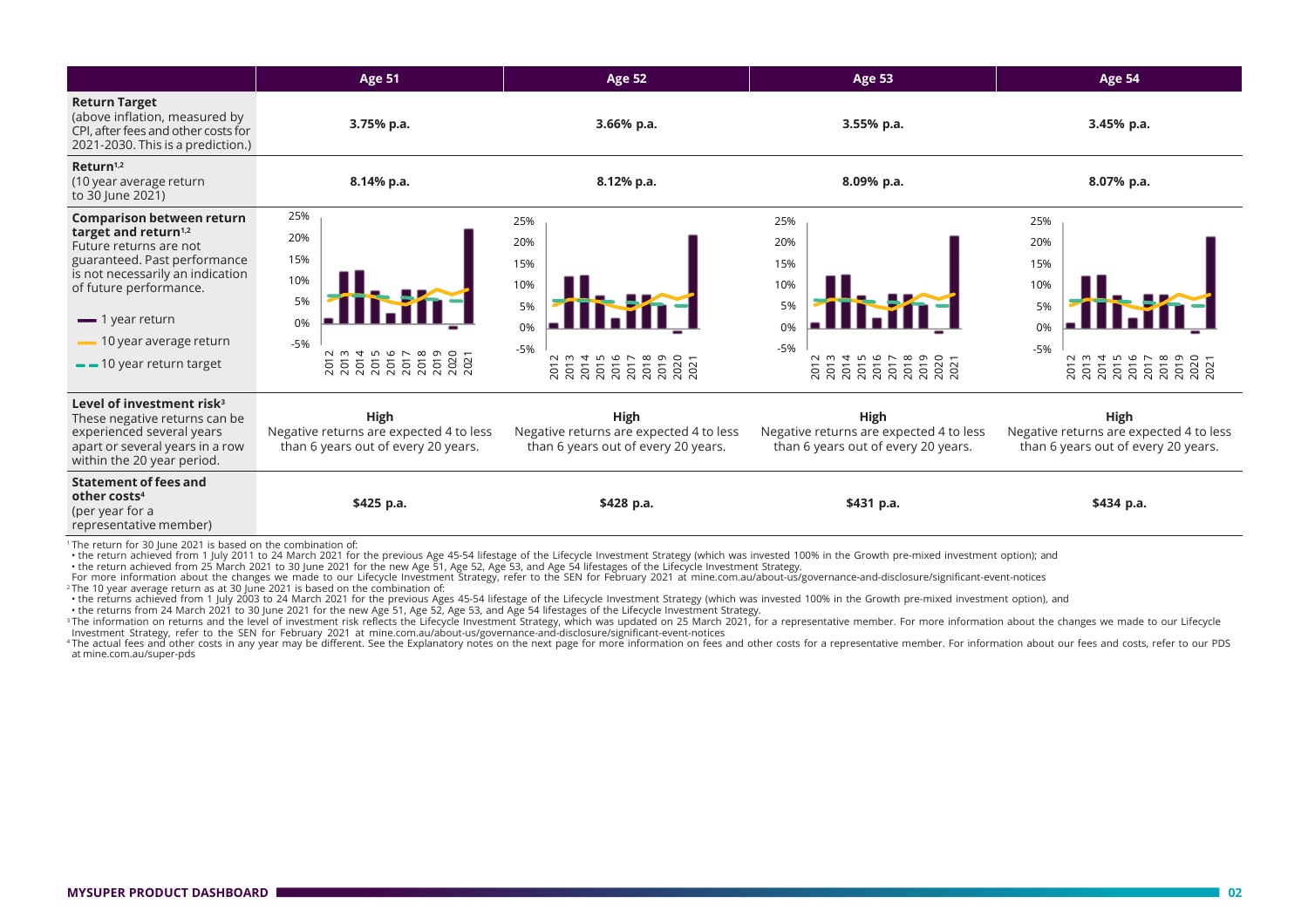|                                                                                                                                                                      | <b>Age 55</b>                                                                                                                                                                                                                                                                                                         | <b>Age 56</b>                                                                                                                                                                                                                                                                                                                         | <b>Age 57</b>                                                                             | <b>Age 58</b>                                                                                        | <b>Age 59</b>                                                                             |  |
|----------------------------------------------------------------------------------------------------------------------------------------------------------------------|-----------------------------------------------------------------------------------------------------------------------------------------------------------------------------------------------------------------------------------------------------------------------------------------------------------------------|---------------------------------------------------------------------------------------------------------------------------------------------------------------------------------------------------------------------------------------------------------------------------------------------------------------------------------------|-------------------------------------------------------------------------------------------|------------------------------------------------------------------------------------------------------|-------------------------------------------------------------------------------------------|--|
| <b>Return Target</b><br>(above inflation, measured by<br>CPI, after fees and other costs for<br>2021-2030. This is a prediction.)                                    | 3.36% p.a.                                                                                                                                                                                                                                                                                                            | 3.25% p.a.                                                                                                                                                                                                                                                                                                                            | 3.15% p.a.                                                                                | 3.06% p.a.                                                                                           | 2.95% p.a.                                                                                |  |
| Return <sup>1,2</sup><br>(10 year average return<br>to 30 June 2021)                                                                                                 | 6.60% p.a.                                                                                                                                                                                                                                                                                                            | 6.58% p.a.                                                                                                                                                                                                                                                                                                                            | 6.55% p.a.                                                                                | 6.53% p.a.                                                                                           | 6.50% p.a.                                                                                |  |
| <b>Comparison between return</b>                                                                                                                                     | 20%                                                                                                                                                                                                                                                                                                                   | 20%                                                                                                                                                                                                                                                                                                                                   | 20%                                                                                       | 20%                                                                                                  | 20%                                                                                       |  |
| target and return <sup>1,2</sup><br>Future returns are not                                                                                                           | 15%                                                                                                                                                                                                                                                                                                                   | 15%                                                                                                                                                                                                                                                                                                                                   | 15%                                                                                       | 15%                                                                                                  | 15%                                                                                       |  |
| guaranteed. Past performance<br>is not necessarily an indication                                                                                                     | 10%                                                                                                                                                                                                                                                                                                                   | 10%                                                                                                                                                                                                                                                                                                                                   | 10%                                                                                       | 10%                                                                                                  | 10%                                                                                       |  |
| of future performance.                                                                                                                                               | 5%                                                                                                                                                                                                                                                                                                                    | 5%                                                                                                                                                                                                                                                                                                                                    | 5%                                                                                        | 5%                                                                                                   | 5%                                                                                        |  |
| $\equiv$ 1 year return                                                                                                                                               | 0%                                                                                                                                                                                                                                                                                                                    |                                                                                                                                                                                                                                                                                                                                       |                                                                                           |                                                                                                      |                                                                                           |  |
| 10 year average return                                                                                                                                               | $-5%$                                                                                                                                                                                                                                                                                                                 | $-5%$                                                                                                                                                                                                                                                                                                                                 | $-5%$                                                                                     | $-5%$                                                                                                | $-5%$                                                                                     |  |
| $-$ 10 year return target                                                                                                                                            | $\begin{array}{l} 2012 \\ 2013 \\ 2014 \\ 2015 \\ 2016 \\ 2017 \\ 2018 \\ 2020 \\ 2021 \\ 2021 \\ 2021 \\ 2021 \\ 2021 \\ 2021 \\ 2031 \\ 204 \\ 204 \\ 205 \\ 204 \\ 205 \\ 206 \\ 207 \\ 208 \\ 209 \\ 209 \\ 201 \\ 201 \\ 202 \\ 203 \\ 204 \\ 204 \\ 205 \\ 206 \\ 208 \\ 209 \\ 209 \\ 209 \\ 209 \\ 209 \\ 20$ | $\begin{array}{l} 2012 \\ 2013 \\ 2014 \\ 2015 \\ 2017 \\ 2017 \\ 2018 \\ 2018 \\ 2018 \\ 2019 \\ 2019 \\ 2019 \\ 2019 \\ 2019 \\ 2019 \\ 2019 \\ 2019 \\ 2019 \\ 2019 \\ 2019 \\ 2019 \\ 2019 \\ 2019 \\ 2019 \\ 2019 \\ 2019 \\ 2019 \\ 2019 \\ 2019 \\ 2019 \\ 2019 \\ 2019 \\ 2019 \\ 2019 \\ 2019 \\ 20$<br>2019<br>2020<br>2021 | 2013<br>2013<br>2015<br>2017<br>2017<br>$\infty$<br>2019<br>2020<br>2021<br>201           | <b>N w 4 r 6 r</b><br>$\infty$<br>2019<br>2020<br>2021<br><u> គ្គី គ្គី គ្គី</u><br>$\overline{201}$ | <b>NW456</b><br>2019<br>2020<br>2021<br>5<br>$\circ$                                      |  |
| Level of investment risk <sup>3</sup><br>These negative returns can be<br>experienced several years<br>apart or several years in a row<br>within the 20 year period. | High<br>Negative returns are expected<br>4 to less than 6 years out of<br>every 20 years.                                                                                                                                                                                                                             | High<br>Negative returns are expected<br>4 to less than 6 years out of<br>every 20 years.                                                                                                                                                                                                                                             | High<br>Negative returns are expected<br>4 to less than 6 years out of<br>every 20 years. | <b>High</b><br>Negative returns are expected<br>4 to less than 6 years out of<br>every 20 years.     | High<br>Negative returns are expected<br>4 to less than 6 years out of<br>every 20 years. |  |
| <b>Statement of fees and</b><br>other costs <sup>4</sup><br>(per year for a<br>representative member)                                                                | \$437 p.a.                                                                                                                                                                                                                                                                                                            | \$440 p.a.                                                                                                                                                                                                                                                                                                                            | \$443 p.a.                                                                                | \$446 p.a.                                                                                           | \$449 p.a.                                                                                |  |

<sup>1</sup> The return for 30 June 2021 is based on the combination of:

• the return achieved from 1 July 2011 to 24 March 2021 for the previous Age 55-64 lifestage of the Lifecycle Investment Strategy (which was invested 100% in the Conservative Balanced (previously Balanced) pre-mixed invest

the return achieved from 25 March 2021 to 30 June 2021 for the new Age 55, Age 56, Age 57, Age 58, Age 59, Age 60, Age 61, Age 62, Age 62, Age 63, and Age 64 lifestages of the Lifecycle Investment Strategy.<br>For more inform

°The 10 year average return as at 30 June 2021 is based on the combination of:<br>• the returns achieved from 1 July 2003 to 24 March 2021 for the previous Age 55-64 lifestage of the Lifecycle Investment Strategy (which was

<sup>3</sup>The information on returns and the level of investment risk reflects the Lifecycle Investment Strategy, which was updated on 25 March 2021, for a representative member. For more information about the changes we made to

at mine.com.au/super-pds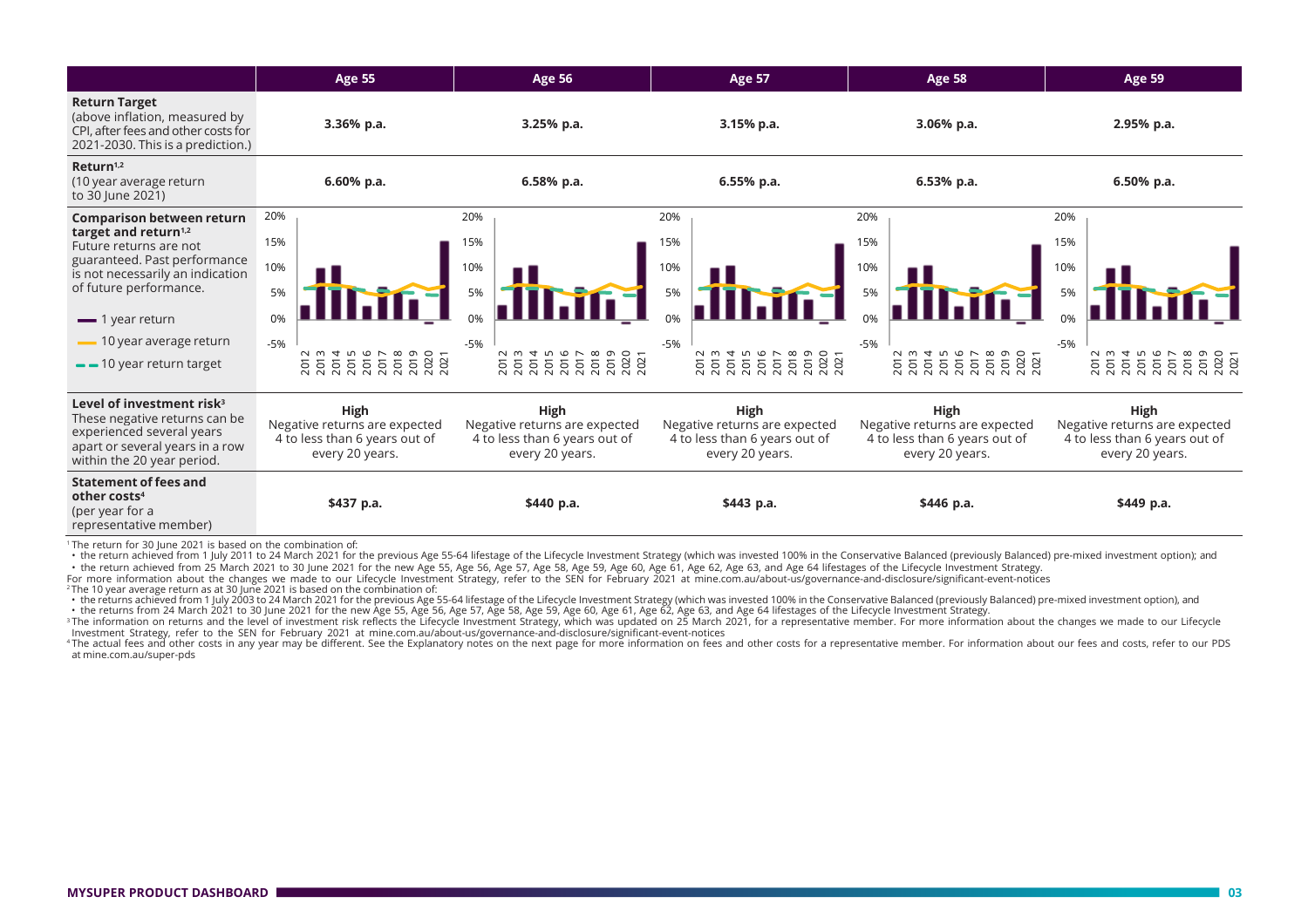|                                                                                                                                                                      | Age 60                                                                                                                                                                                                                                                                                                        | <b>Age 61</b>                                                                                       | <b>Age 62</b>                                                                                       | Age 63                                                                                                                                                                                                                                                                                                        | Age 64                                                                                                                                                                                                                                                                                                        |  |
|----------------------------------------------------------------------------------------------------------------------------------------------------------------------|---------------------------------------------------------------------------------------------------------------------------------------------------------------------------------------------------------------------------------------------------------------------------------------------------------------|-----------------------------------------------------------------------------------------------------|-----------------------------------------------------------------------------------------------------|---------------------------------------------------------------------------------------------------------------------------------------------------------------------------------------------------------------------------------------------------------------------------------------------------------------|---------------------------------------------------------------------------------------------------------------------------------------------------------------------------------------------------------------------------------------------------------------------------------------------------------------|--|
| <b>Return Target</b><br>(above inflation, measured by<br>CPI, after fees and other costs for<br>2021-2030. This is a prediction.)                                    | 2.85% p.a.                                                                                                                                                                                                                                                                                                    | 2.76% p.a.                                                                                          | 2.65% p.a.                                                                                          | 2.55% p.a.                                                                                                                                                                                                                                                                                                    | 2.46% p.a.                                                                                                                                                                                                                                                                                                    |  |
| Return <sup>1,2</sup><br>(10 year average return<br>to 30 June 2021)                                                                                                 | 6.48% p.a.                                                                                                                                                                                                                                                                                                    | 6.45% p.a.                                                                                          | 6.43% p.a.                                                                                          | 6.40% p.a.                                                                                                                                                                                                                                                                                                    | $6.38%$ p.a.                                                                                                                                                                                                                                                                                                  |  |
| <b>Comparison between return</b>                                                                                                                                     | 20%                                                                                                                                                                                                                                                                                                           | 15%                                                                                                 | 15%                                                                                                 | 15%                                                                                                                                                                                                                                                                                                           | 15%                                                                                                                                                                                                                                                                                                           |  |
| target and return <sup><math>1,2</math></sup><br>Future returns are not                                                                                              | 15%                                                                                                                                                                                                                                                                                                           | 10%                                                                                                 | 10%                                                                                                 | 10%                                                                                                                                                                                                                                                                                                           | 10%                                                                                                                                                                                                                                                                                                           |  |
| guaranteed. Past performance<br>is not necessarily an indication                                                                                                     | 10%                                                                                                                                                                                                                                                                                                           |                                                                                                     |                                                                                                     |                                                                                                                                                                                                                                                                                                               |                                                                                                                                                                                                                                                                                                               |  |
| of future performance.                                                                                                                                               | 5%                                                                                                                                                                                                                                                                                                            | 5%                                                                                                  | 5%                                                                                                  | 5%                                                                                                                                                                                                                                                                                                            | 5%                                                                                                                                                                                                                                                                                                            |  |
| $\equiv$ 1 year return                                                                                                                                               | 0%                                                                                                                                                                                                                                                                                                            |                                                                                                     |                                                                                                     |                                                                                                                                                                                                                                                                                                               |                                                                                                                                                                                                                                                                                                               |  |
| 10 year average return                                                                                                                                               | $-5%$                                                                                                                                                                                                                                                                                                         | $-5%$                                                                                               | $-5%$                                                                                               | $-5%$                                                                                                                                                                                                                                                                                                         | $-5%$                                                                                                                                                                                                                                                                                                         |  |
| $-$ 10 year return target                                                                                                                                            | $\begin{array}{l} 2012 \\ 2013 \\ 2014 \\ 2015 \\ 2016 \\ 2017 \\ 2018 \\ 2019 \\ 2020 \\ 2021 \\ 2021 \\ 2021 \\ 2021 \\ 2021 \\ 2021 \\ 2021 \\ 2021 \\ 2021 \\ 2021 \\ 2021 \\ 2021 \\ 2021 \\ 2021 \\ 2022 \\ 2022 \\ 2023 \\ 2023 \\ 2024 \\ 2024 \\ 2023 \\ 2024 \\ 2024 \\ 2024 \\ 2024 \\ 2024 \\ 20$ | $20124888888887\\ 2014888888887\\ 2014888888888\\ 2021$                                             | <b>NW456</b><br>$\infty$<br>$\overline{ }$<br>$\circ$ $\circ$ $\sim$                                | $\begin{array}{l} 2012 \\ 2013 \\ 2014 \\ 2015 \\ 2016 \\ 2017 \\ 2018 \\ 2020 \\ 2021 \\ 2021 \\ 2021 \\ 2021 \\ 2021 \\ 2021 \\ 2021 \\ 2021 \\ 2021 \\ 2021 \\ 2021 \\ 2021 \\ 2021 \\ 2021 \\ 2022 \\ 2022 \\ 2023 \\ 2023 \\ 2024 \\ 2024 \\ 2023 \\ 2024 \\ 2024 \\ 2024 \\ 2024 \\ 2024 \\ 2024 \\ 20$ | $\begin{array}{l} 217 \\ 2017 \\ 2101 \\ 2101 \\ 2101 \\ 2101 \\ 2101 \\ 2101 \\ 2101 \\ 2101 \\ 2101 \\ 2101 \\ 2101 \\ 2101 \\ 2101 \\ 2101 \\ 2101 \\ 2101 \\ 2101 \\ 2101 \\ 2101 \\ 2101 \\ 2101 \\ 2101 \\ 2101 \\ 2101 \\ 2101 \\ 2101 \\ 2101 \\ 2101 \\ 2101 \\ 2101 \\ 2101 \\ 2101 \\ 2101 \\ 210$ |  |
| Level of investment risk <sup>3</sup><br>These negative returns can be<br>experienced several years<br>apart or several years in a row<br>within the 20 year period. | High<br>Negative returns are expected<br>4 to less than 6 years out of<br>every 20 years.                                                                                                                                                                                                                     | Medium to high<br>Negative returns are expected<br>3 to less than 4 years out<br>of every 20 years. | Medium to high<br>Negative returns are expected<br>3 to less than 4 years out<br>of every 20 years. | Medium to high<br>Negative returns are expected<br>3 to less than 4 years out<br>of every 20 years.                                                                                                                                                                                                           | Medium to high<br>Negative returns are expected<br>3 to less than 4 years out<br>of every 20 years.                                                                                                                                                                                                           |  |
| <b>Statement of fees and</b><br>other costs <sup>4</sup><br>(per year for a<br>representative member)                                                                | \$452 p.a.                                                                                                                                                                                                                                                                                                    | \$455 p.a.                                                                                          | \$458 p.a.                                                                                          | \$461 p.a.                                                                                                                                                                                                                                                                                                    | \$464 p.a.                                                                                                                                                                                                                                                                                                    |  |

<sup>1</sup> The return for 30 June 2021 is based on the combination of:

• the return achieved from 1 July 2011 to 24 March 2021 for the previous Age 55-64 lifestage of the Lifecycle Investment Strategy (which was invested 100% in the Conservative Balanced (previously Balanced) pre-mixed invest

• the return achieved from 25 March 2021 to 30 June 2021 for the new Age 55, Age 56, Age 57, Age 58, Age 59, Age 60, Age 61, Age 62, Age 63, and Age 64 lifestages of the Lifecycle Investment Strategy.<br>For more information

. the returns achieved from 1 July 2003 to 24 March 2021 for the previous Age 55-64 lifestage of the Lifecycle Investment Strategy (which was invested 100% in the Conservative Balanced (previously Balanced) pre-mixed inves • the returns from 24 March 2021 to 30 June 2021 for the new Age 55, Age 56, Age 57, Age 58, Age 59, Age 60, Age 61, Age 62, Age 63, and Age 64 lifestages of the Lifecycle Investment Strategy.

<sup>3</sup>The information on returns and the level of investment risk reflects the Lifecycle Investment Strategy, which was updated on 25 March 2021, for a representative member. For more information about the changes we made to

<sup>4</sup>The actual fees and other costs in any year may be different. See the Explanatory notes on the next page for more information on fees and other costs for a representative member. For information about our fees and costs at mine.com.au/super-pds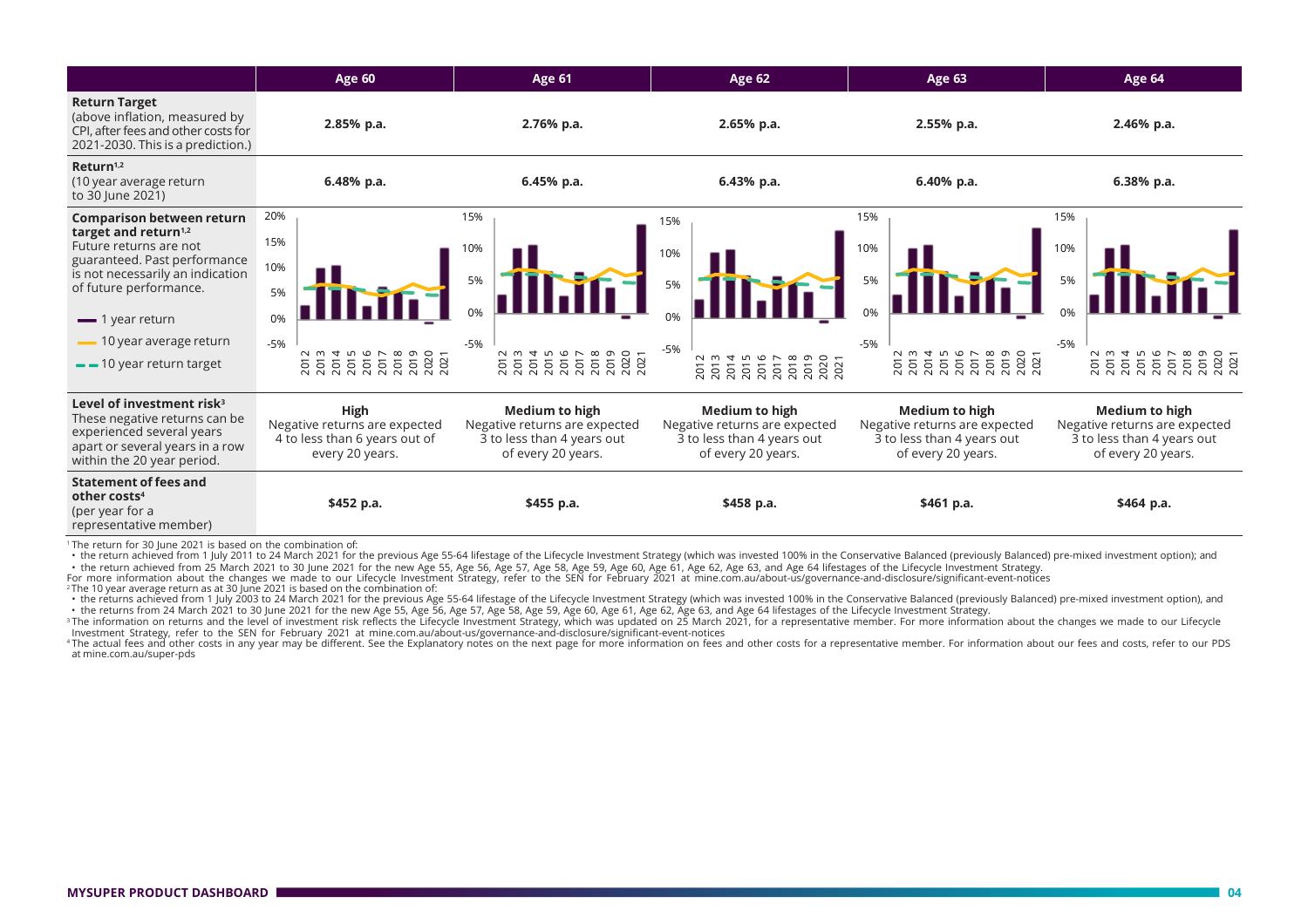|                                                                                                                                                                                                            | Age 65 and over                                                                                      |           |      |      |      |      |      |      |      |      |      |
|------------------------------------------------------------------------------------------------------------------------------------------------------------------------------------------------------------|------------------------------------------------------------------------------------------------------|-----------|------|------|------|------|------|------|------|------|------|
| <b>Return Target</b><br>(above inflation, measured by<br>CPI, after fees and other costs for<br>2021-2030. This is a prediction.)                                                                          | 2.35% p.a.                                                                                           |           |      |      |      |      |      |      |      |      |      |
| Return <sup>1,2</sup><br>(10 year average return<br>to 30 June 2021)                                                                                                                                       |                                                                                                      | 4.96% p.a |      |      |      |      |      |      |      |      |      |
| <b>Comparison between return</b><br>target and return <sup>1,2</sup><br>Future returns are not                                                                                                             | 10%                                                                                                  |           |      |      |      |      |      |      |      |      |      |
| guaranteed. Past performance<br>is not necessarily an indication<br>of future performance.                                                                                                                 | 5%<br>0%                                                                                             |           |      |      |      |      |      |      |      |      |      |
| $\equiv$ 1 year return                                                                                                                                                                                     |                                                                                                      |           |      |      |      |      |      |      |      |      |      |
| -10 year average return                                                                                                                                                                                    | $-5%$                                                                                                |           |      |      |      |      |      |      |      |      |      |
| $-$ 10 year return target                                                                                                                                                                                  |                                                                                                      | 2012      | 2013 | 2014 | 2015 | 2016 | 2017 | 2018 | 2019 | 2020 | 2021 |
| Level of investment risk <sup>3</sup><br>These negative returns can be<br>experienced several years<br>apart or several years in a row<br>within the 20 year period.                                       | <b>Medium to high</b><br>Negative returns are expected 3 to less than 4 years out of every 20 years. |           |      |      |      |      |      |      |      |      |      |
| <b>Statement of fees and</b><br>other costs <sup>4</sup><br>(per year for a<br>representative member)<br>$\tau$ . The continues from $\tau$ $\alpha$ the second to be a second order to be a set of $\tau$ | \$467 p.a.                                                                                           |           |      |      |      |      |      |      |      |      |      |

<sup>1</sup> The return for 30 June 2021 is based on the combination of:

• the return achieved from 1 July 2011 to 24 March 2021 for the previous Age 65 and over lifestage of the Lifecycle Investment Strategy (which was invested 100% in the Stable pre-mixed investment option); and

• the return achieved from 25 March 2021 to 30 June 2021 for the new Age 65 and over lifestage of the Lifecycle Investment Strategy.

For more information about the changes we made to our Lifecycle Investment Strategy, refer to the SEN for February 2021 at mine.com.au/about-us/governance-and-disclosure/significant-event-notices<br>^The 10 year average retur

• the returns achieved from 1 July 2003 to 24 March 2021 for the previous Ages 65 and over lifestage of the Lifecycle Investment Strategy (which was invested 100% in the Stable pre-mixed investment option), and<br>• the retur

<sup>3</sup>The information on returns and the level of investment risk reflects the Lifecycle Investment Strategy, which was updated on 25 March 2021, for a representative member. For more information about the changes we made to

4 The actual fees and other costs in any year may be different. See the Explanatory notes on the next page for more information on fees and other costs for a representative member. For information about our fees and costs, at mine.com.au/super-pds